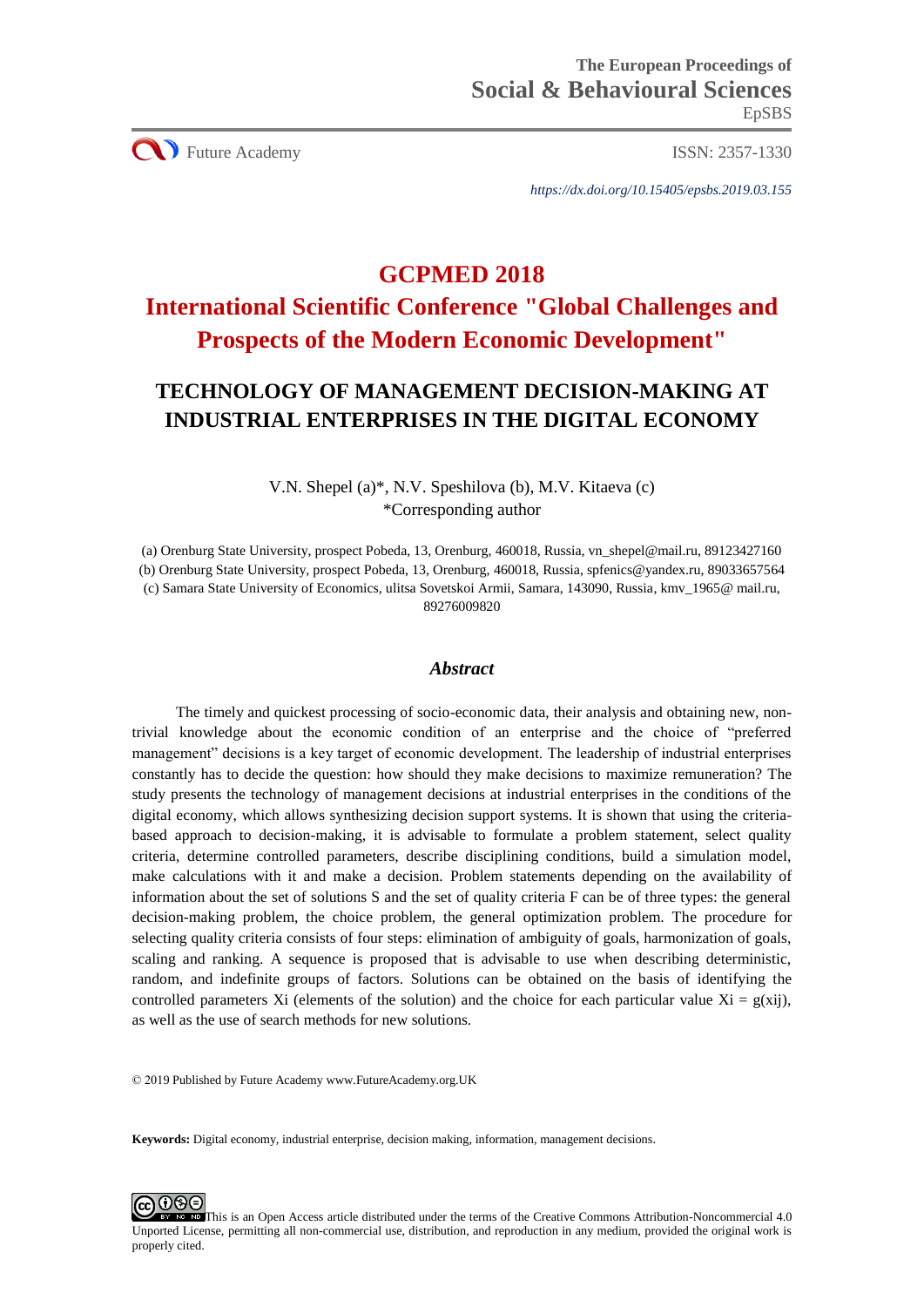## **1. Introduction**

Modern economic development is characterized by such features as innovation, dynamism and globalization. The use of digital information and communication technologies creates a new system of economic relations, called the "digital economy". The emergence of the digital economy, the accumulation of large amounts of data (big data) requires for the development of methods and means of working with economic information. The timely and quickest processing of socio-economic data, their analysis and obtaining new, non-trivial knowledge about the economic condition of an enterprise and the choice of "preferred management" decisions is a key target of economic development. Constantly we have to solve the question: how should we organize decision-making to maximize remuneration?

A number of papers by domestic and foreign scientists describe various areas of the digital economy:

- Enterprise economics: forecasting bankruptcy of enterprises (Evstropov, 2008; Ashmarina, Streltsov, Dorozhkin, Vochozka, & Izmailov, 2016), forecasting sustainable development of enterprises (Bulgakova & Golovaneva, 2012; Orlov, 2011; Bansal, 2005), analysis of labor remuneration and its productivity (Kolesnikova & Kovalerov, 2015; Vaisburd, Simonova, Bogatyreva, Vanina, & Zheleznikova, 2016; Simonova, Bazhutkina, & Berdnikov, 2015), assessment of the financial condition of a business (Pelipenko & Khalafyan 2015), enterprise resource planning (Brazhnikov, Khorina, Minina, Kolyasnikova, & Streltsov, 2016; Lepistö, 2014), product market segmentation (Pogorelova, Yakhneeva, Agafonova, & Prokubovskaya, 2016; Ashmarina, Pogorelova, & Zotova, 2014) and others;
- Production processes: modeling the function of production (Matyukhin 2010), modeling of production risks (Potupchik, Pyshnograi, & Tskhay, 2012), production of high-tech products in the industry (Anastasiadi & Silnikov 2013), the use of IT-systems that support business processes at the enterprise (Mesjasz-Lech, 2014) and others.

## **2. Problem Statement**

Currently, there are quite a number of modern scientific disciplines devoted to the problem of decision making. These include mathematical programming, a game theory, a theory of statistical solutions, a theory of optimal automatic control, economic cybernetics, operations research, system analysis, etc. These disciplines deal with the problem of optimal solutions for different types of control objects and in different conditions of their existence (including industrial enterprises). In this sense, they can be considered as components of a single scientific discipline with the term "decision-making theory" (DMT).

There are three ways to make decisions:

- 1. A decision is made, prompted by previous life experience (intuition) an intuitive way.
- 2. A decision is made on the results of field tests, processed by methods of applied statistics.
- 3. A decision is made on the results of mathematical modeling.
- Decision-making theory at industrial enterprises should answer the following questions:
- How should decision-making be organized to maximize profits?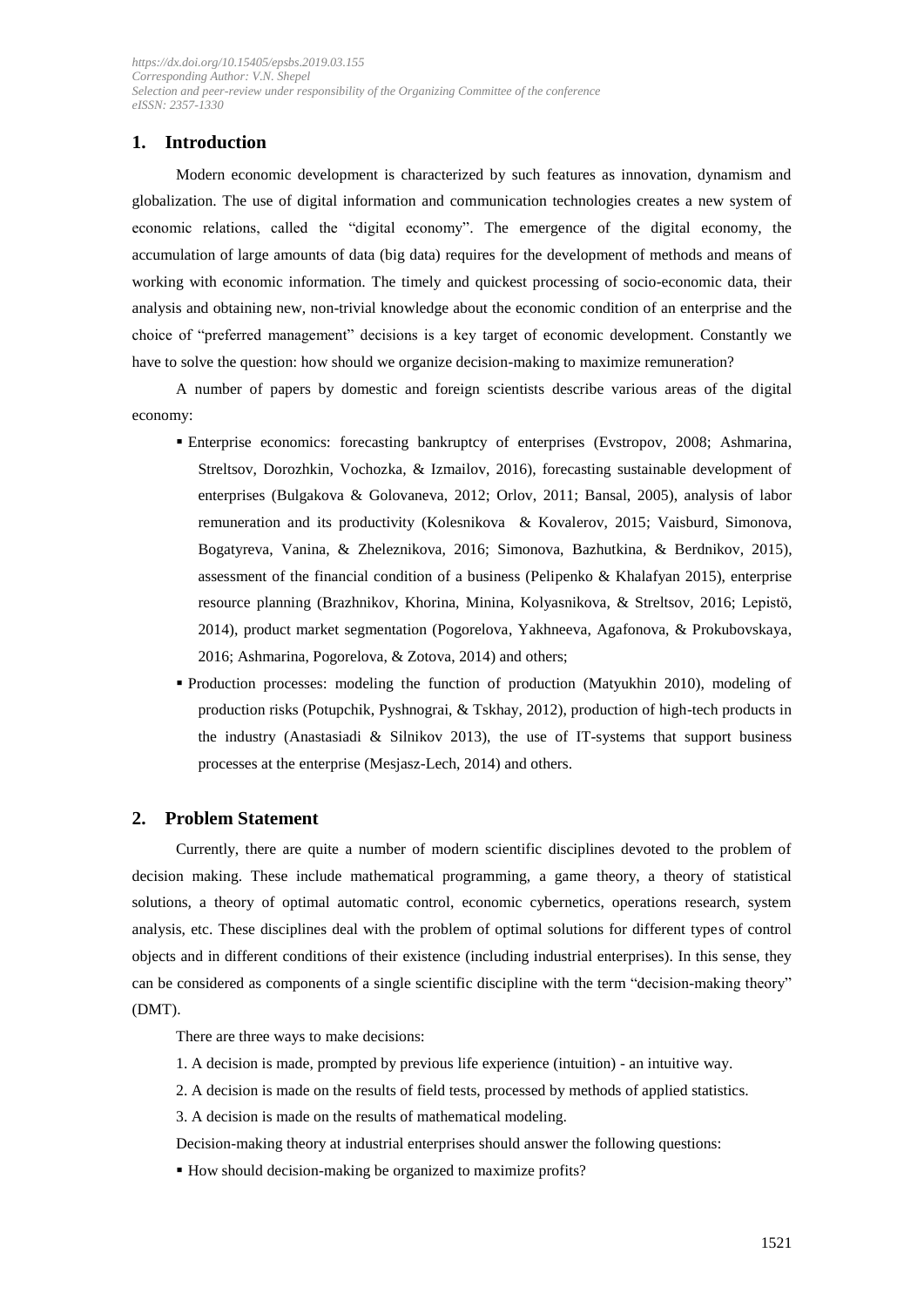- How to act in such conditions when others can impede the implementation of the planned actions?
- How to act in such conditions when remuneration can be provided only in the distant future?

## **3. Research Questions**

To date, the data retrieval procedure and the necessary knowledge extraction from it acquires the greatest relevance.

If earlier the knowledge extraction from information was somewhat creative, then gradually there were templates, which soon grew into special packages, first specialized, and then universal. Systems of algorithms were developed, statistical data processing was developed, hidden patterns came to light (Shepel & Akimov, 2015). Thus, we can talk about the knowledge extraction from a certain set of information that can be formalized. This process is constantly developing and improving, as its methods develop and improve. Data Mining is a collective name used to denote a set of methods for detecting previously unknown, non-trivial, practically useful and accessible interpretations of knowledge necessary for decision-making in various spheres of human activity in data (Dyuk, Flegontov, & Fomina, 2011).

## **4. Purpose of the Study**

The purpose of the study is to select the technology of management decision-making at industrial enterprises in the digital economy, and to formalize the stages of the technology obtained.

## **5. Research Methods**

#### **5.1.Problem statements**

The decision-making procedure begins with the formulation of the problem. Goal setting is a statement of goals (desired results), upcoming actions and the conditions in which they must be performed. We distinguish three different, albeit interrelated, ways in which goals arise:

1. Based on the study of the theory. We study all available environments in order to search for new ideas, theories, methods, materials and devices, and then offer ways to use them at the enterprise.

2. Based on the study of practical needs.

3. We are waiting for specific instructions on the development of new methods for the application of technology and production technology.

The wait method often precludes reasonable planning (due to lack of time) of an action program; when specific instructions, the only way out may be to achieve the goal at any cost. Ultimately, the wait method is the most expensive.

The problem statement based on a study of practical needs can be described as follows. Original statistical data for the analysis are conveniently presented as a matrix.

(original statistical data) = 
$$
\begin{pmatrix} x_{\mathcal{L}}^{(1)}(t) & x_{\mathcal{L}}^{(2)}(t) & \dots & x_{\mathcal{L}}^{(p)}(t) \\ x_{o}^{(1)}(t) & x_{o}^{(2)}(t) & \dots & x_{o}^{(p)}(t) \end{pmatrix},
$$
 (1)

where  $x_{\text{A}}^{(j)}(t)$  is the value of the *j* th analyzed feature characterizing the state of the object at the moment of time  $t_k$  desired by the decision-maker (DM);  $x_o^{(j)}(t)$  - the value of the *j* th analyzed feature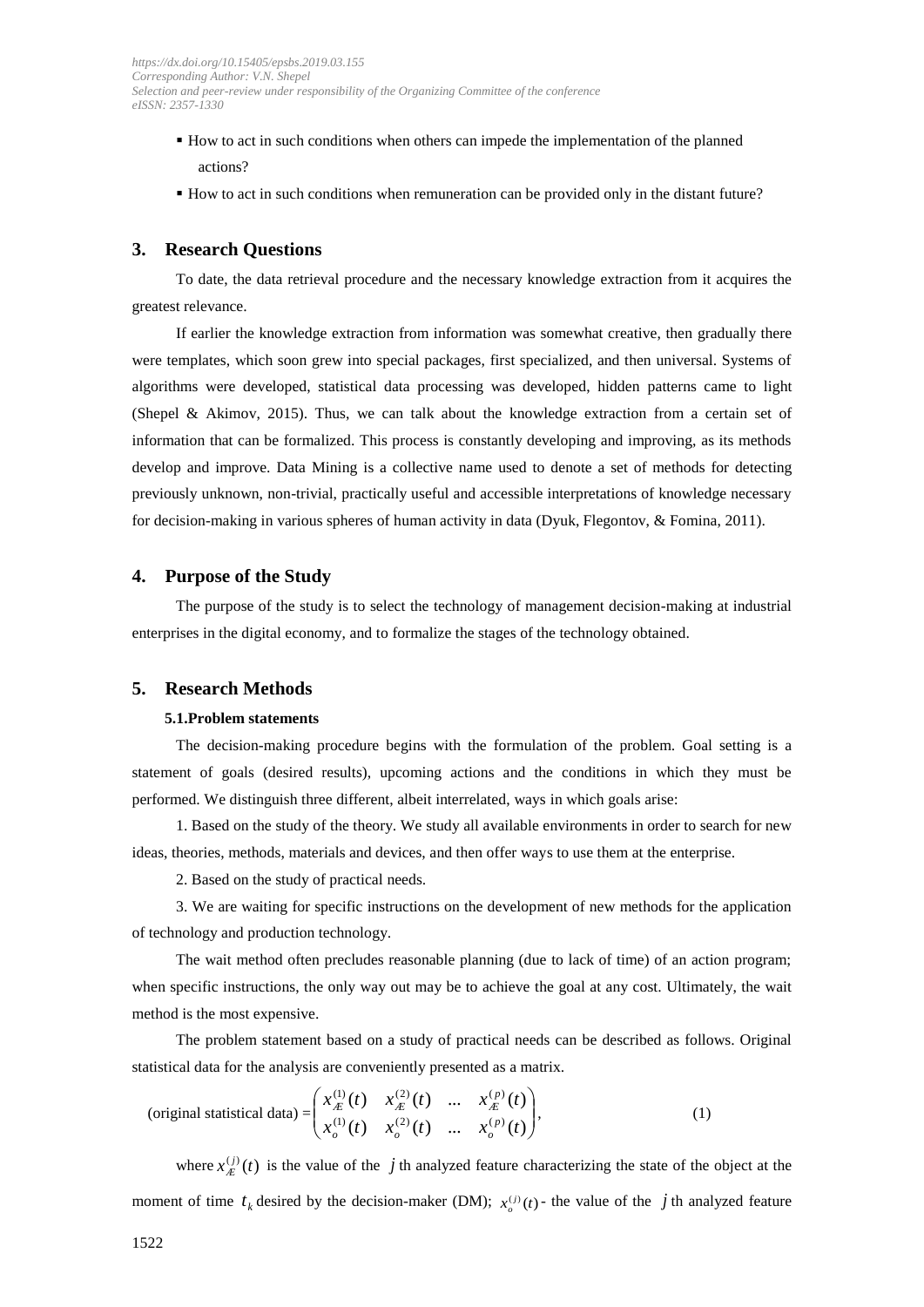characterizing the state of the object at the moment of time  $t<sub>k</sub>$ , and the values of  $p$  features characterizing it at  $N$ - consecutive points in time  $t_1, t_2, ..., t_N$  are recorded at the object. Obviously, the form (1) actually defines a whole sequence (namely, *N* pieces) of matrices. We can also say that the data of the form (1) contain *n* realizations of the *p* th dimensional time series  $x_{\mathcal{L}}^{(1)}(t)$ ,  $x_{\mathcal{L}}^{(2)}(t)$ ,  $x_{\mathcal{L}}^{(p)}(t)$ , and the *n* th realizations of the p th dimensional time series  $x_o^{(1)}(t)$ ,  $x_o^{(2)}(t)$ , ...,  $x_o^{(p)}(t)$ .

If we have the so-called simultaneous observations, then this corresponds to the case  $N = 1$  in the general form (1) and the initial data take the form

(original statistical data) = 
$$
\begin{pmatrix} x_{\mathcal{L}}^{(1)} & x_{\mathcal{L}}^{(2)} & \dots & x_{\mathcal{L}}^{(p)} \\ x_{o}^{(1)} & x_{o}^{(2)} & \dots & x_{o}^{(p)} \end{pmatrix}
$$
 (2),

If  $p = 1$ , then we are talking about time series  $x_{\mathcal{L}}^{(1)}(t)$  and  $x_o^{(1)}(t)$ .

Note that for practice the most typical situation is when the times  $t_1, t_2, ..., t_N$ , at which the values of the analyzed features recorded are equally spaced, i.e.  $t_2 - t_1 = t_3 - t_2 = ... = t_N - t_{N-1} = \Delta t$ . In this case, the time is more convenient to count and mark in the number of "cycles"  $\Delta t$ . Accordingly, then, instead  $t_1, t_2, \ldots, t_N$ , it is more convenient to write  $t = 1, 2, \ldots, N$ .

To preliminarily formulate the problem based on the study of practical needs it is suggested to use the concept of homogeneity or a measure of proximity. In the general case, the concept of homogeneity of the state of objects is defined either by introducing the rule for calculating the distances  $\rho(x_i, x_j)$ between any pair of objects under study, or by specifying some function  $r(x_i, x_j)$ , characterizing the degree of proximity of the *i*th and *j* th states of objects. If a function is specified  $\rho(x_i, x_j)$ , then from the point of view of this metric, the states of objects are considered to be homogeneous, belonging to the same class. Obviously, it is necessary to compare  $\rho(x_i, x_j)$  with some threshold (desired) values  $\rho_{\alpha}(x_i, x_j)$ , determined in each case in their own way. If  $\rho(x_i, x_j) \ge \rho_{\alpha}(x_i, x_j)$ , then there is a problem and it is required to formulate the goal.

The proximity measure  $r(x_i, x_j)$  is also used in a similar way, in setting where we must remember to fulfill the following conditions: symmetry  $r(x_i, x_j) = r(x_j, x_i)$  and monotonous decreasing  $r(x_i, x_j)$  with increasing  $\rho(x_i, x_j)$ , i.e. inequality  $r(x, x_j) \leq r(x_i, x_j)$  must follow.

The choice of a metric or a proximity measure is the key point of the study. In each particular case, this choice should be made in its own way, depending on the purposes of the study, the physical and statistical nature of observations of *X*, a priori information about the nature of the probability distribution of *X*.

For many management decision-making problems (including for industrial enterprises), it is advisable to use Euclidean space as a metric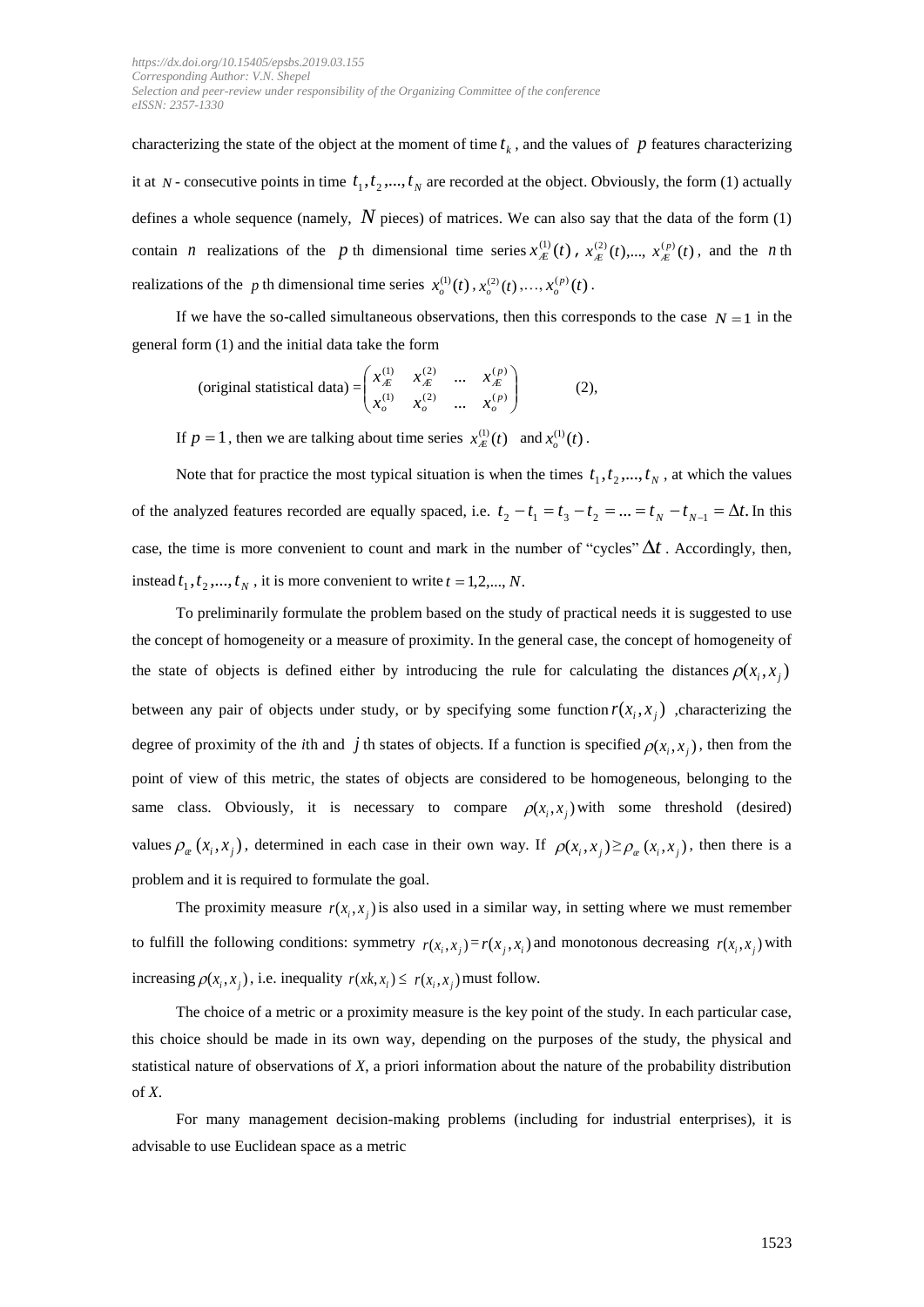$$
\rho_E(x_i, x_j) = \sqrt{\sum_{l=1}^k (x_{il} - x_{jl})^2},
$$
\n(3)

where  $x_{il}$ ,  $x_{jl}$ , is the value of *l* th feature of the *i* th (*j* th) state of the object  $(l = 1, 2, \ldots, k; i, j = 1, 2, \ldots, n).$ 

 $P_E(X_i, X_j) = \sqrt{\sum_i (X_i - X_{ji})^2}$ ,<br>
where  $X_{ij}$ ,  $X_{ji}$ , is the value of *t*th feature<br>  $(I = 1, 2, ..., k; i, j = 1, 2, ..., n)$ .<br>
Naturally, from a geometric point of view, Fuclida<br>
view of a meaningful interpretation, if features are mean Naturally, from a geometric point of view, Euclidean space may be meaningless (from the point of view of a meaningful interpretation), if features are measured in different units. To correct the situation, they resort to rationing each feature by dividing the centered value by the standard deviation and go from the matrix  $X$ , to the normalized matrix with the elements:

$$
t_{il} = \frac{x_{il} - \bar{x}_l}{S_l},
$$
\n(4)

where  $x_{il}$  – the value of the *l* -th value of the *i* -th object;

 $\bar{x}_l$  - the average value of the  $\ell$  th feature;

$$
S_{i} = \sqrt{\frac{1}{n} \sum_{i=1}^{n} (x_{ii} - \overline{x}_{i})^{2}}
$$
 - the standard deviation of the *l* th feature.

In cases where each component  $x_i$  of the vector of observations  $X$  can be attributed to some "weight"  $\overline{\omega}_l$ , in proportion to the importance of the feature (it is usually taken  $0 \leq \varpi_l \leq 1$ , where  $l = 1, 2, ..., k$ . ) it is useful to apply a "weighted" Euclidean space.

$$
\rho_{BE}(x_i, x_j) = \sqrt{\sum_{l=1}^{k} \varpi_l (x_{il} - x_{jl})^2},
$$
\n(5)

The classification of general decision problem depending on the availability of information on the set of solutions to *S* and the set of quality criteria *F* is given in the Table 01:

| $\langle S, F \rangle$     | <b>General decision</b><br>problem | <b>Optimization of</b><br>choice | <b>Optimization of</b><br>general decision |
|----------------------------|------------------------------------|----------------------------------|--------------------------------------------|
| $S$ – solutions            |                                    |                                  |                                            |
| $F$ – optimality criterion |                                    | -                                |                                            |

**Table 01.** Classification of goal setting

Note: Source: compiled by Shepel (September 2018)

So, for the preliminary formulation of the problem based on the study of practical needs, it is proposed to use Euclidean space or "weighted" Euclidean space.

#### **5.2. Selection of quality criteria**

To compare the degree of the goal achievement with the help of the chosen method, they use quality criteria, which are a mathematical expression of the goal (a mathematical model of the goal).

The informal procedure for the selection of quality criteria necessary to substantiate decisions at industrial enterprises is presented. The procedure includes four steps: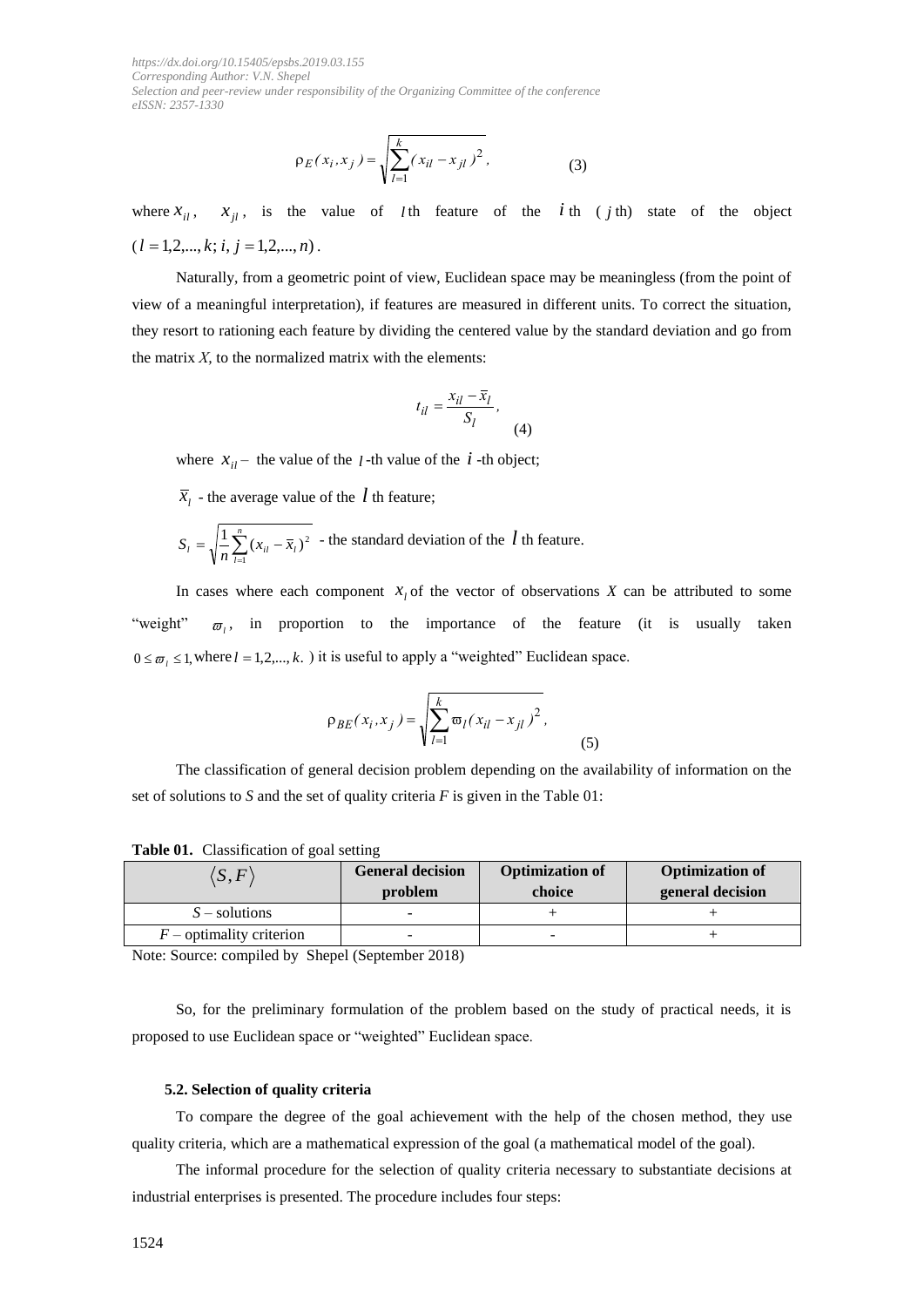1) Eliminate the uncertainty of goals, i.e. formulate and write down all the goals that we pursue under this task;

2) Coordinate the obtained list of goals among themselves and with the goals of the parent body;

3) Select a unit and scale of measurement for each goal (to scale), i.e. with this informal operation, we transit the goals into quality criteria;

4) Rank the quality criteria, i.e. rank the criteria in order of importance.

In drawing up a list of goals, we will be helped by: turning to authority; expert analysis; use of casuistic methods.

#### **5.3. Disciplining conditions**

In any decision-making there are factors that limit the ability to achieve the goal. They are also called "disciplining conditions".

Among the disciplining conditions may be deterministic, random and indefinite groups of factors. A procedure is proposed that is advisable to use when describing factors that limit the ability to achieve the goal of any operation:

1. From all the parameters characterizing the planned operation, select a set of disciplining conditions and a set of decision elements.

2. From all disciplining conditions, select deterministic, stochastic and uncertain factors.

3. For random factors, consider the possibility of averaging the parameters of disciplining conditions or averaging performance indicators or introducing statistical restrictions.

The review made it possible to identify eleven different methods identifying the laws of distribution, each of which has its own advantages and disadvantages. However, there are several common features of most or all of the above methods:

- All methods require the participation of an expert in the field of statistics;
- Most of the methods are difficult to calculate. For example, the widely used Parzen-Rosenblatt method involves calculating the value of the blur parameter, and the task of estimating its optimal value is more complex than the original problem of restoring the distribution density;
- All methods (except the method of constructing histograms) imply a procedure for comparing experimental values with a certain theoretical distribution, which, in the case when the proposed distribution laws are numerous, forces the researcher to carry out the identification procedure many times, rejecting by its results only one distribution law, if the hypothesis of compliance is not confirmed;
- The method of constructing histograms has very low accuracy, and is more often used only for formulating hypotheses, and not for strictly identifying the distribution law.

In the practice of statistical analysis and modeling, the exact form of the distribution law of the analyzed population is, as a rule, unknown. We have only a sample of the general population of interest (Shepel, 2012). If these are simultaneous observations for a single feature, then the matrix of sample data is: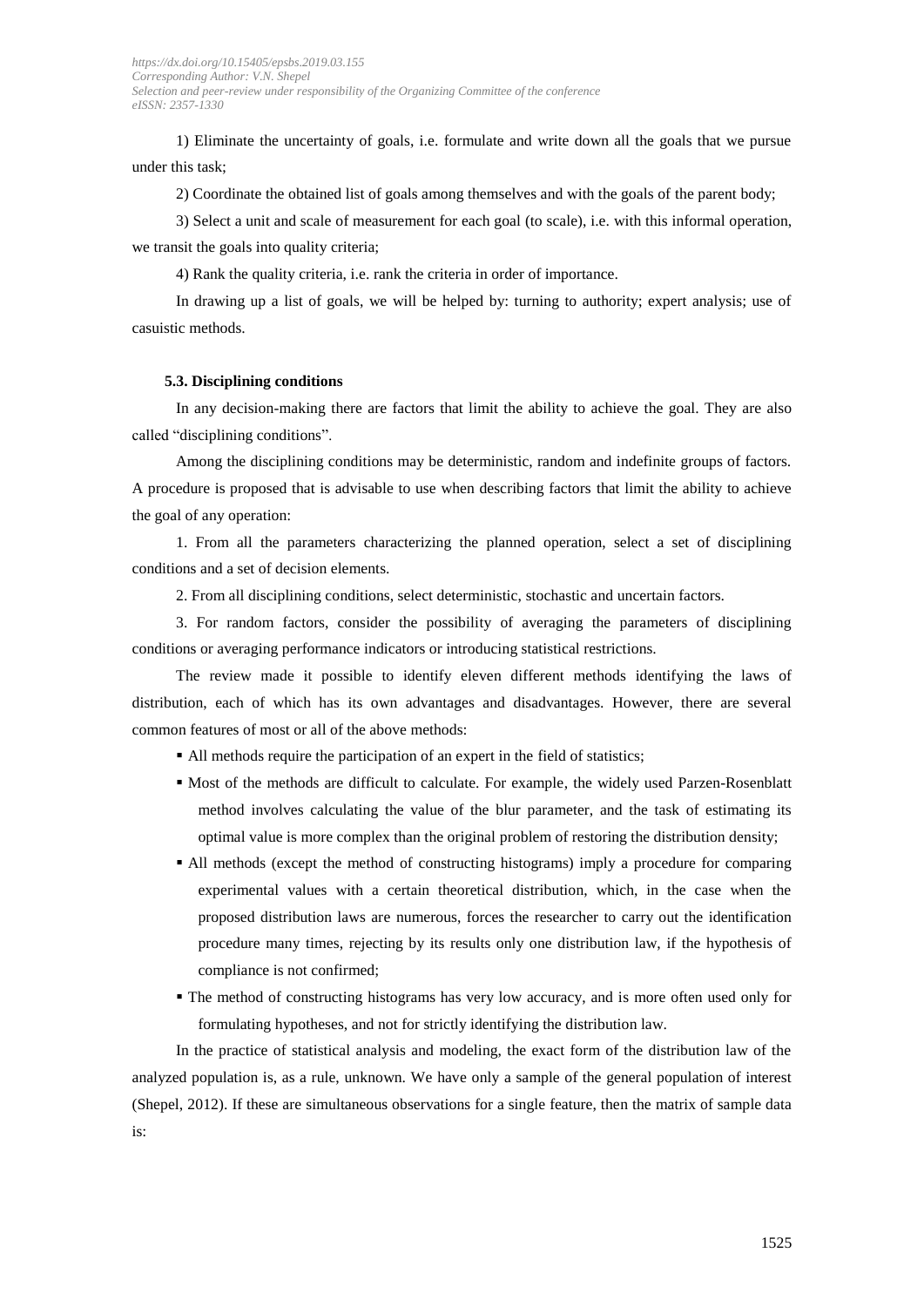(sample data) = 
$$
\begin{pmatrix} x_1 \\ x_2 \\ \dots \\ x_n \end{pmatrix}
$$
 (6).

We are forced to build our conclusions and make decisions based on the calculation of a limited number of sample characteristics. The main selective (empirical) characteristics (Ayvazyan & Mkhitaryan 2001), as a rule, include:

- Empirical distribution function  $\hat{F}^{(n)}(x)$ ;
- **E**mpirical density function  $\hat{f}^{(n)}(x)$ ;
- **Empirical relative frequency**  $\hat{p}_i^{(n)}$  of the *i* th possible value  $x_i$  of a discrete random variable;
- **Empirical initial and central moments of the analyzed random variable**  $\hat{m}_k(n)$  **and**  $\hat{m}_k^o(n)$ **;**
- Ordinal statistics  $x_{(i)}(n)$  ( $i = 1, 2, ..., n$ ).

The most informative for continuous random variables is the selective analogue of the density function  $\hat{f}^{(n)}(x)$  (empirical density function). The algorithm (procedure) for determining the empirical density function  $\hat{f}^{(n)}(x)$  suitable for statistical packages or software products includes:

- **The smallest**  $x_{min}(n)$  and largest values  $x_{max}(n)$  in the sample (6) are marked;
- **The range**  $\left[ x_{\min}(n) \right]$ **,**  $x_{\max}(n)$  **is divided into** *S* **equal grouping intervals (the number of** intervals must be within 7-20). In the  $<sup>S</sup>$  selection, you can use the approximate</sup> formula  $s \approx 1 + 3,32\lg(n)$ ;
- $\blacksquare$  The extreme points of each of the intervals  $c_0, c_1, c_2, ..., c_s$  are noted in ascending order; what is the length of the interval  $\Delta_{k(x)} = \frac{x_{\text{max}}(n)}{x_{\text{min}}(n)}$   $\int_{0}^{x} s$ , then  $c_{k(x)} = c_{k(x)-1} + \Delta_{k(x)}$ , and also their midpoints  $0 \sim 0$ 2 0  $x_1^0, x_2^0, ..., x_s^0$  are defined;
- **The number of sample data that fell into each of the intervals:**  $V_1, V_2, ..., V_s$

(obviously,  $v_1 + v_2 + ... + v_s = n$ ); sample data that fall on the boundaries of intervals, or evenly distributed over two adjacent intervals, or referred only to any one of them are calculated;

• For each interval, the empirical density function 
$$
\hat{f}^{(n)}(x) = \frac{v_{k(x)}}{n\Delta_{k(x)}}
$$
, is calculated, where  $k(x)$  is

the sequence number of the grouping that covers the point  $x$ ,  $V_{k(x)}$  - the number of observations that fall in this interval,  $\Delta_{k}(x)$  - the length of the interval;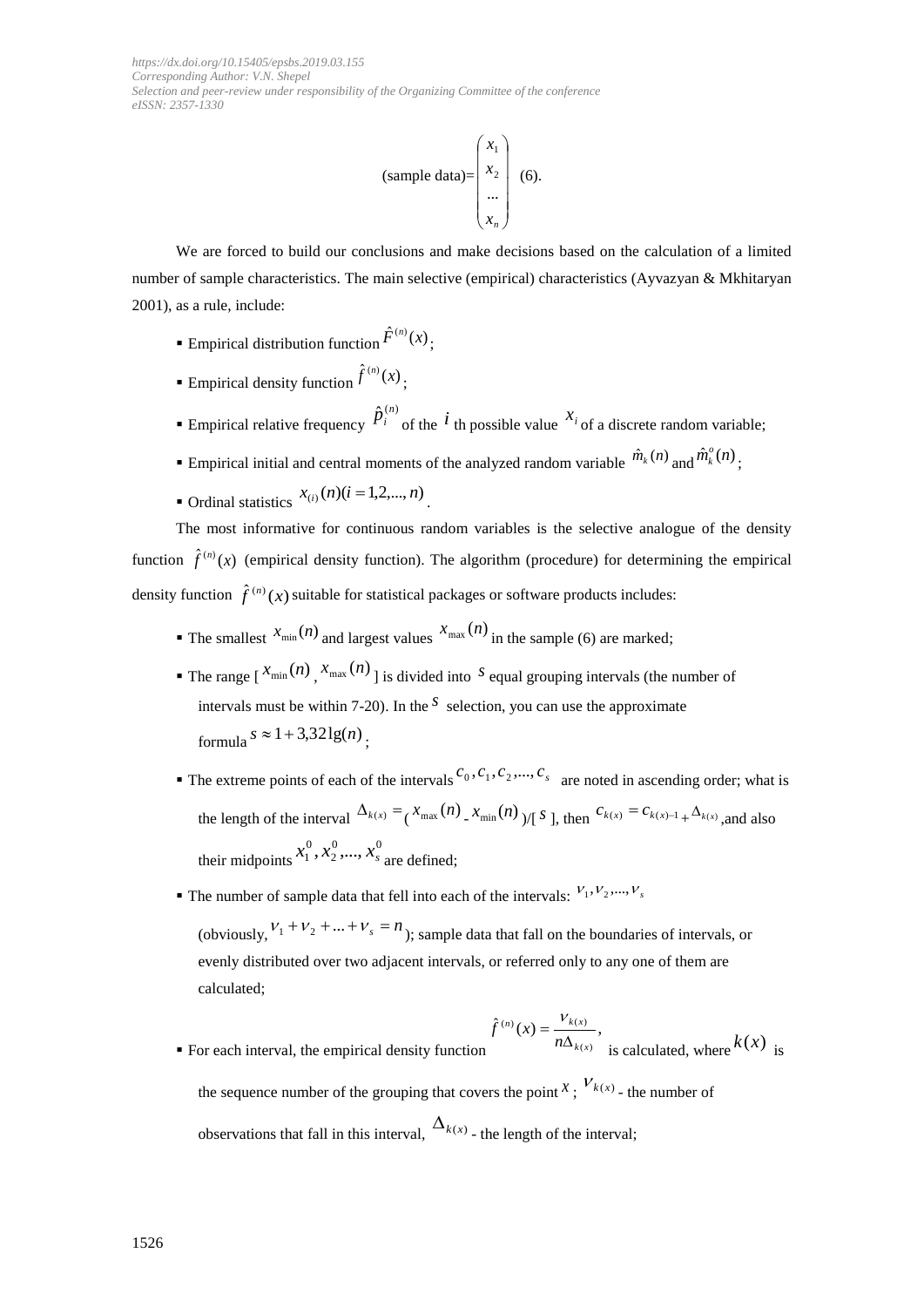**E** Histogram is built, for which extremely points of each interval  $c_0$ ,  $c_1$ ,  $c_2$ , ...,  $c_s$  are laid on the abscissa axis, the empirical density function  $\hat{f}^{(n)}(x)$  is on the ordinate axis. Then the rectangle will correspond to the K th interval, the base of which is left-closed interval  $(c_{k-1}, c_k)$ , and the

$$
\hat{f}^{(n)}(x) = \frac{V_{k(x)}}{n\Delta_{k(x)}};
$$

height

- By the type of histogram, the hypothesis about the model of the distribution law of the analyzed general population (for example, normal, exponential, uniform, etc.) is accepted;
- **E** Estimates of unknown parameters of the hypothetical distribution law  $\theta_1, \theta_2, ..., \theta_k$  $\frac{1}{2}$   $\frac{1}{2}$   $\frac{1}{2}$  $\theta_1, \theta_2, ..., \theta_k$  are calculated (for example, for the normal distribution law, the sample mean  $\bar{x}(n)$  and sample

variance  $s^2(n)$ .

The empirical density function  $\hat{f}^{(n)}(x)$  is obtained. There is a need for experimental verification of the hypothesis about the type of the distribution law of the analyzed population, i.e. our goal is to check whether the hypothesis *H* expressed does not contradict the existing sample data.

The problem can be solved qualitatively or quantitatively (Shepel, 2012).

4. Divide the indefinite factors into types: a) the probability distribution for the parameters ξ exists in principle but cannot be obtained by the time the decision is made, and b) the probability distribution for the parameters ξ does not exist at all.

For type a), accept the hypothesis about the nature of uncertain factors or try to use adaptive methods.

For type b), choose plausible parameters for uncertain factors or determine the possible range of variation of uncertain parameters or determine the worst strategy for the competitor's behavior.

#### **5.4. Elements of decision-making**

Those parameters, the combination of which forms a solution, are called decision elements. The elements of the solution may include various numbers, vectors, functions, physical attributes, etc.

The elements of the solution  $X_i$  are sets consisting of a finite number of discrete values  $x_{ij} \in X_i$  or continuous values from a certain interval  $x_{i0}, x_{in}$ [.

A solution variant (solution alternative) of a decision is a set of decision elements (controlled parameters), each of which is assigned a specific value from the set of permissible  $x_{vi} = \langle x_{1i},...,x_{rk},...,x_{mn}\rangle$ .

Solutions can be obtained on the basis of:

- Identify the controlled parameters Xi *X<sup>i</sup>* (solution elements) and select for each specific value *X<sup>i</sup>*  $= g(x_{ij})$ ;

- Use methods for finding new solutions.

#### **5.5. Simulation**

In the process of making decisions, it seems appropriate to use stimulation models. In simulation, the model-implementing algorithm reproduces the process of system *S* in time and simulates the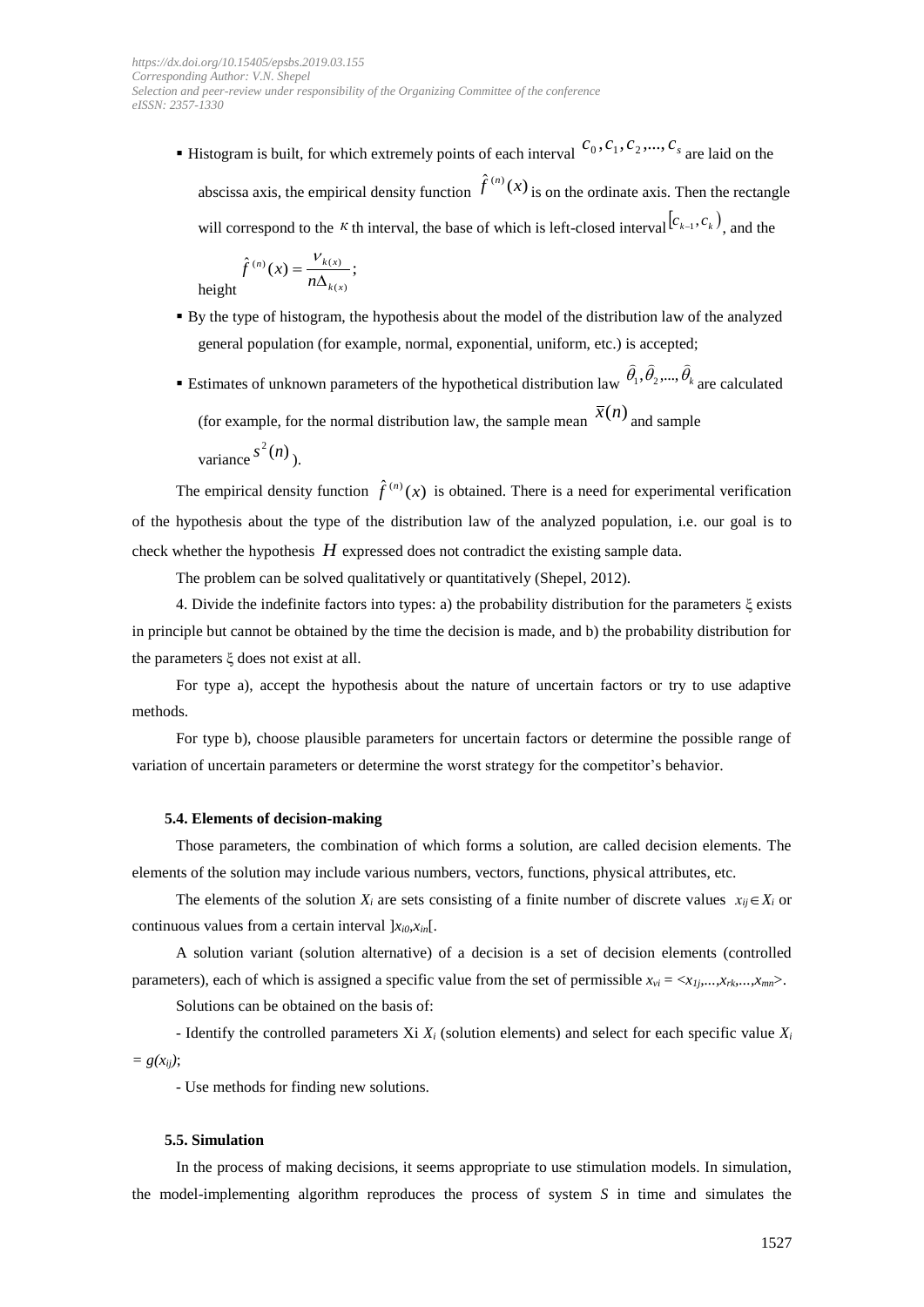elementary phenomena that make up the process, while preserving their logical structure and sequence of flow in time.

There could be two types of simulation models: controlled and forecast. Controlled models answer the questions "What will happen if ...?"; "How to achieve the desired?", And contain three groups of variables: 1) variables characterizing the current state of the object; 2) variables affecting the change of this state and amenable to purposeful selection (control actions); 3) source data and external influences, i.e. external parameters and initial parameters. In forecast models, control is not explicitly highlighted. They answer the question: "What will happen if everything is the same?"

The process of modeling at industrial enterprises is reduced to the implementation of three stages. At the stage of building a model and its formalization, a study of a simulated object is carried out in order to identify the main components of its functioning process. The necessary approximations are determined, and a generalized system model diagram is obtained. This scheme is converted into a machine model at the second stage of modeling by sequential algorithmization and programming of the model. The last third stage of system modeling is reduced to carrying out working calculations on a computer, as well as obtaining and interpreting the results of system modeling.

#### **5.6. Decision-making**

If a single-criterion problem is solved, then choosing a solution, we naturally prefer one that turns the quality criterion to a maximum (or to a minimum).

In practice, single-criteria problems are rare. Usually, decision-making is characterized by several criteria, which should be turned into a maximum and others into a minimum. A solution that simultaneously satisfies all these requirements is missing. A solution that reverts to a maximum of one kind of criterion, as a rule, does not draw either the maximum or the minimum of others.

When solving multi-criteria decision-making problems (Shepel & Speshilova, 2016; Kitaeva, Speshilova, & Shepel, 2016), a number of specific problems arise that are not computational, but conceptual.

In vector optimization problems there is a contradiction between some of the criteria. This contradiction is usually weak, because otherwise the problem becomes a conflict antagonistic one. By virtue of this, the domain  $\Omega_X$  of feasible solutions splits into two disjoint parts: the domain of agreement  $\Omega_X^c$  and the domain of compromise  $\Omega_X^k$ . The optimal solution can only belong to the domain of compromise, i.e.  $\overline{X} \in \Omega_X^k$ . Therefore, the search for the optimal solution should be limited only to the domain of compromise  $\Omega^k_X$ . Hence is the problem - the selection of the domain of compromise  $\Omega^k_X$  from the area of feasible solutions.

Further search for optimal solutions in the domain of compromise can only be carried out on the basis of a certain compromise scheme. The choice of a compromise scheme corresponds to the disclosure of the optimization operator, usually in the form

$$
opt\ E(X) = opt\ E(X) = \max_{X \in \Omega_X^k} \varphi[E(X)], \quad (7)
$$

where  $\varphi(E)$  is some scalar function of the criteria vector *E*.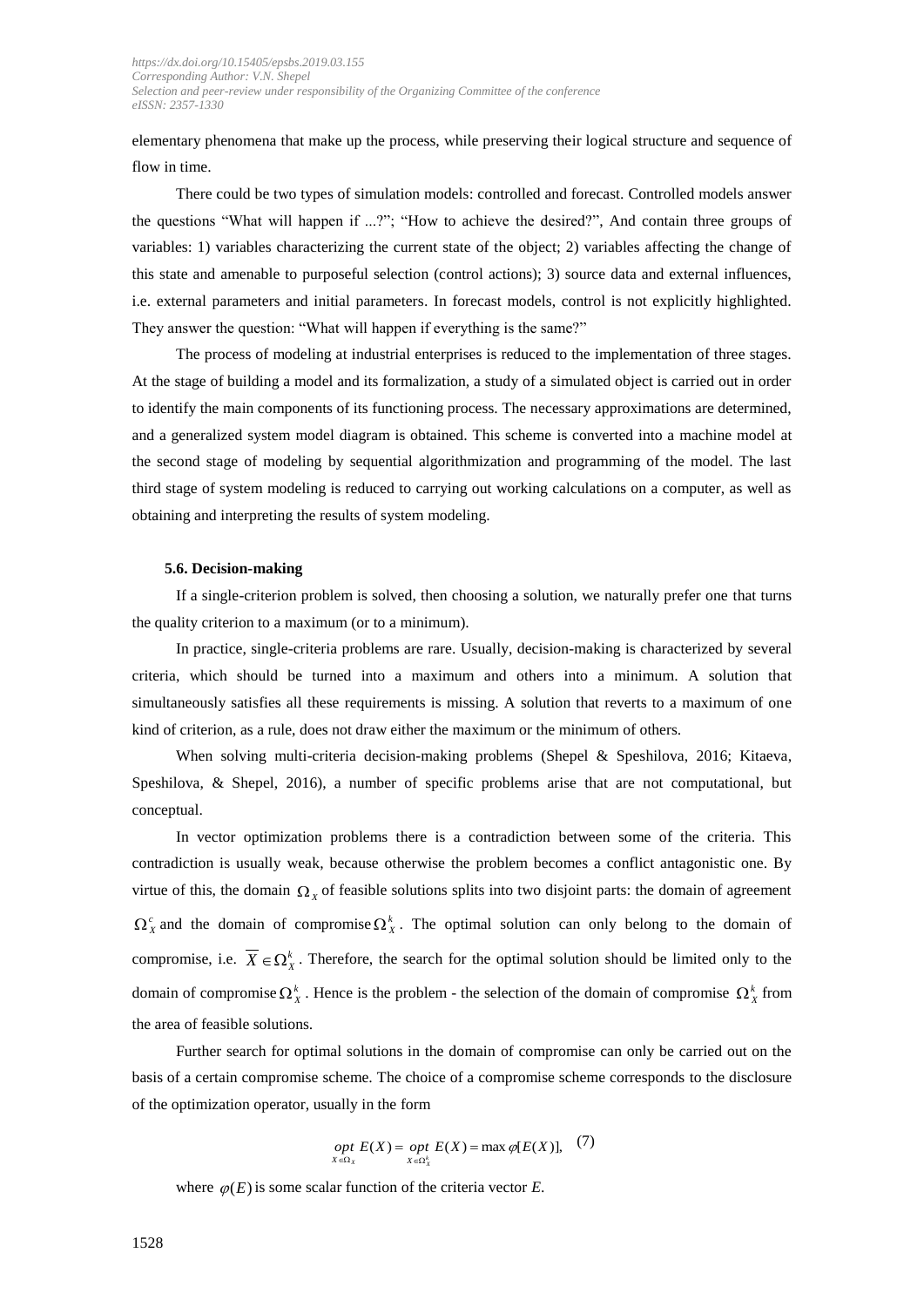Thus, the choice of one or another principle of optimality reduces the vector decision-making problem to the equivalent (in the sense of the accepted principle of optimality) scalar decision-making problem.

In those problems in which local criteria have different units of measurement, it is necessary to normalize the criteria, i.e. bring them to a single, preferably dimensionless, scale of measurement.

Usually local criteria have different importance. This should be considered when choosing the optimal solution, giving a well-known preference to more important criteria.

These problems are conceptual in nature, when solving them it is necessary to resort to various kinds of heuristic procedures in which experts play a significant role.

The most suitable for use by the decision maker (DM) is the method of successive concessions. Suppose that the criteria  $f_1, f_2, \ldots, f_n$  are arranged in decreasing order of importance. First, we are looking for a solution that turns the first (most important) indicator  $f_1 = f_{1\text{max}}$  into a maximum. Then we assign, based on practical considerations, some "concession"  $\Delta f$  1,  $f_1 = f_{1\text{max}}$ , which we agree to make in order to maximize the second indicator  $f_2$ . Next, again assign a "concession" to  $f_2$ , at the cost of which you can maximize  $f_3$ , and so on. Such a way to build a compromise solution is good because here you can see immediately the price of "concession" in one criterion gained in another and what is the magnitude of this gain.

## **6. Findings**

It has been established that the intuitive way of decision-making gives a big mistake, field tests are not always possible to organize. It is most acceptable to make decisions using mathematical modeling.

To preliminarily formulate the problem on the basis of the study of practical needs, it is proposed to use Euclidean space or "weighted" Euclidean space.

An informal procedure is proposed for selecting the quality criteria necessary for substantiating decisions at industrial enterprises.

A procedure is proposed that is advisable to use when describing the factors that limit the ability to achieve the goal.

When making decisions, it seems appropriate to use stimulation models.

The most suitable for use is the method of successive assignments.

Thus, the study describes a rational decision-making procedure for decision-makers of industrial enterprises consisting of preliminary formulation of the problem, selection of optimality criteria, formulation of disciplining conditions, drawing up a list of alternatives, building a simulation model and decision-making.

## **7. Conclusion**

In conclusion, over the past two decades, information technologies in manufacturing and business have gone beyond conventional computerization and automation - they have become the basis for the effective use of financial management and marketing, successful management of enterprise resources and customer relationships. Moreover, information technologies gave business access to serious potential accumulated in scientific fields: statistical analysis and numerical modeling, theories of complex systems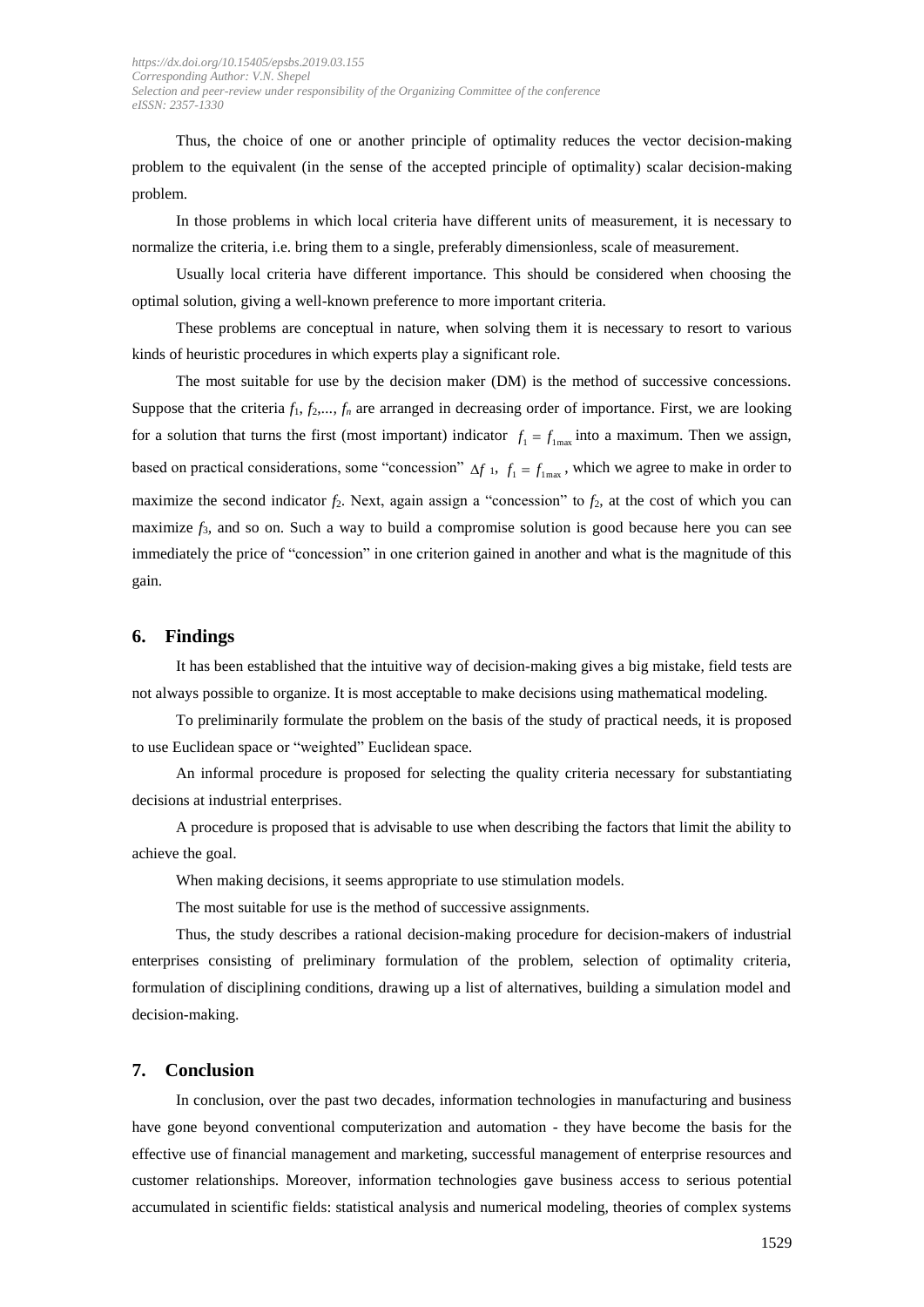and neural networks (Breeders, Speshilova, & Taspaev, 2015; Speshilova, 2010). To date, there are a lot of different information products that can carry out a wide variety of calculations. The input data can be quite easily processed using applied statistical packets, however, in practice, in the process of analyzing incoming information and its statistical processing, one may encounter, for example, that the type of the distribution law (which an unknown analyzed data array would obey to) is not determined. This leads to an incorrect application of data processing, and therefore to an incorrect conclusion that, in consequence, will lead to a high error of solutions made. Therefore, a properly organized technology for extracting knowledge from economic databases contributes to effective management decision-making procedures, which is far from important for industrial enterprises operating in the digital economy.

## **References**

- Anastasiadi, G.P., & Silnikov, M.V. (2013). Quality management in the production of high-tech industrial products. *The legal field of the modern economy*, *10*, 92-100.
- Ashmarina, S. I., Pogorelova, E. V., & Zotova, A. S. (2014). Improving marketing information system of an industrial enterprise as the most important element of change management system. *Actual problems of economics*, *11* (161), 348-354.
- Ashmarina, S.I., Streltsov, A.V., Dorozhkin, E.M., Vochozka, M., & Izmailov, A.M. (2016). Organizational and economic directions of competitive recovery of Russian pharmaceutical enterprises. *Mathematics Education*, *11* (7), 2581-2591.
- Ayvazyan, V.S., & Mkhitaryan, S.A. (2001). *Applied statistics. Basics of econometrics: Textbook for Institutes of Higher Education: in 2 Vol. Vol.1: Probability theory and applied statistics. 2nd edition, revised.* Moscow: IuNITI-DANA
- Bansal, P. (2005)*.* Evolving sustainably: A longitudinal study of corporate sustainable development. Strategic. *Management Journal*, *26*(3), 197-218.
- Brazhnikov, M.A., Khorina, I.V., Minina, Y.I., Kolyasnikova, L.V., & Streltsov, A.V. (2016). System development of estimated figures of volume production plan. *International Journal of Environmental and Science Education*, *11* (14), 6876-6888.
- Breeders, N.D., Speshilova, N.V., & Taspaev, S.S. (2015). The use of neural network technologies in predicting the efficiency of grain production. *News of Orenburg State Agrarian University*, *1* (51), 216-219.
- Bulgakova, I.N., & Golovaneva, V.V. (2012). Improving methods for predicting sustainable development of an enterprise based on logit analysis. *Modern economy: problems and solutions*, *1* (25), 146-150.
- Dyuk, V.A., Flegontov, A.V., & Fomina, I.K. (2011). Application of data mining technologies in the natural sciences, technical and humanitarian areas. *News of Herzen Russian State Pedagogical University*, *138*, 77-84.
- Evstropov, M.V. (2008). Evaluation of the possibility of forecasting bankruptcy of enterprises in Russia. *Bulletin of the Orenburg State University*, *4* (85), 25-32.
- Kitaeva, M. V., Speshilova, N. V., & Shepel, V. N. (2016). Mathematical models of multi-criteria optimization of subsystems of higher educational institutions. *International Review of Management and Marketing*, *6*(S5), 249-254.
- Kolesnikova, S.V., & Kovalerov, N.V. (2015). The use of special econometric models for the analysis of wages. *Regional economy: theory and practice*, *15* (390), 48-55.
- Lepistö, L. (2014). Taking information technology seriously: on the legitimating discourses of enterprise resource planning system adoption. *Journal of Management Control*, *25*, 193-219.
- Matyukhin, V.V. (2010). Model of production function based on the law of diminishing productivity. *Bulletin of Kamchatka State Technical University*, *13*, 30-34.
- Mesjasz-Lech, A. (2014). The use of IT systems supporting the realization of business processes in enterprises and supply chains in Poland. *Polish Journal of Management Studies*, *10*(2), 95.